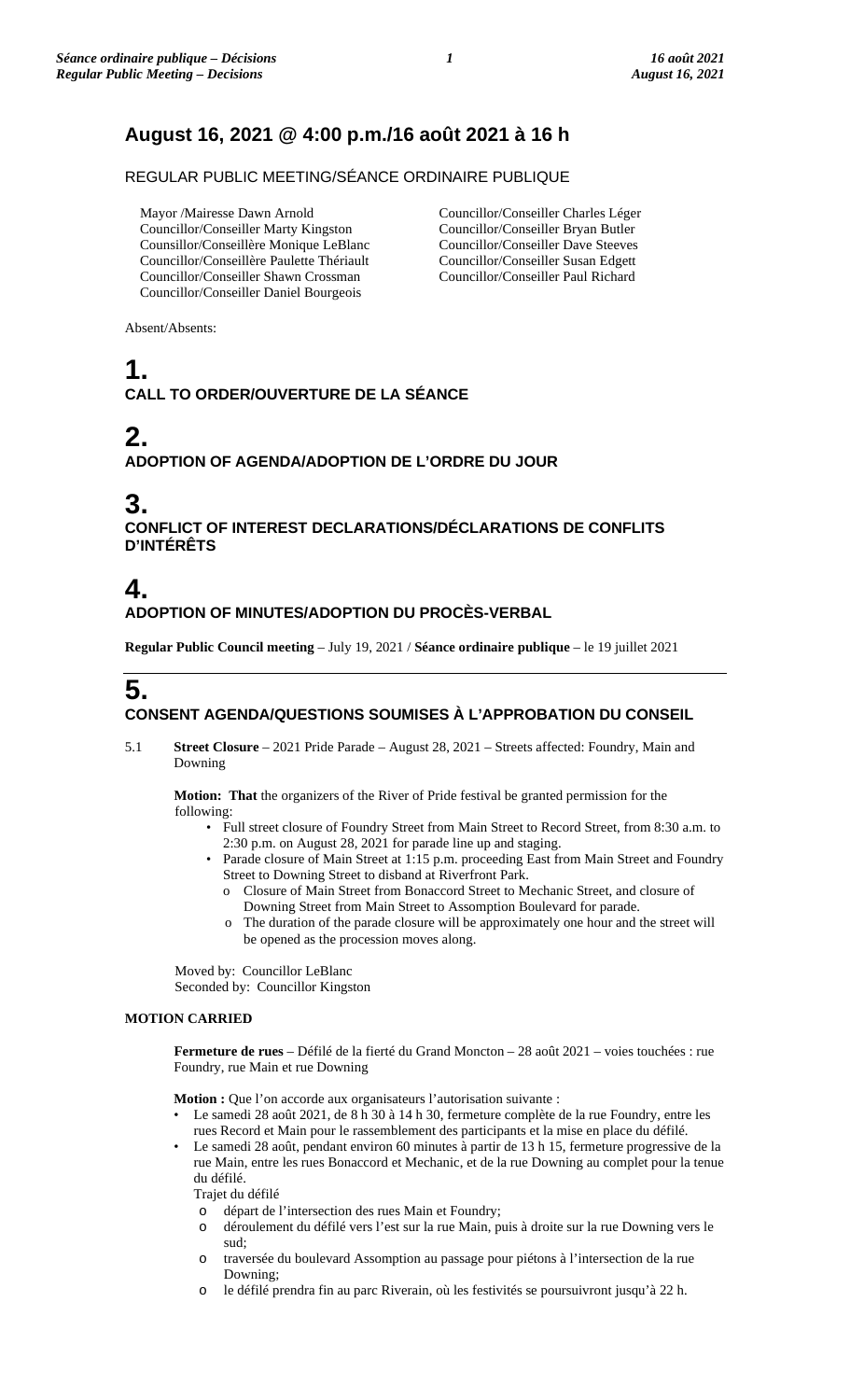La fermeture de rue durera environ 60 minutes. L'équipe des Opérations de la Ville rouvrira les rues à mesure que le défilé aura passé.

Proposée par la conseillère LeBlanc Appuyée par le conseiller Kingston

#### **MOTION ADOPTÉE**

5.2 **Street Closure** – Cats Cup – September 11, 2021 – Street affected: Canada

**Motion: That** the organizers of the 2021 Cats Cup be granted permission for the following: • a full street closure of Canada Street from the Hyatt Place parking lot entrance to the Indigo parking lot on Canada Street from 6 a.m. to 3 p.m. on September 11, 2021

Moved by: Councillor LeBlanc Seconded by: Councillor Kingston

#### **MOTION CARRIED**

**Fermeture de rue** – Coupe des Cats – 11 septembre 2021 – voie touchée : rue Canada

**Motion :** Que l'on accorde aux organisateurs l'autorisation suivante :

Le samedi 11 septembre 2021, de 6 h à 15 h, fermeture complète de la rue Canada, entre l'entrée du stationnement du Hyatt Place et le stationnement Indigo sur la rue Canada.

Proposée par la conseillère LeBlanc Appuyée par le conseiller Kingston

## **MOTION ADOPTÉE**

# **6. PUBLIC AND ADMINISTRATION PRESENTATIONS/EXPOSÉS DU PUBLIC ET DE L'ADMINISTRATION**

### **6.1 PUBLIC PRESENTATIONS/EXPOSÉS DU PUBLIC**

5 minutes

6.1.1 **Presentation** – CHEA – Public Education Campaign – Bridget Murphy, President, Heather Fraser, 1<sup>st</sup> Vice-President

**Présentation** – Association des employés de l'hôtel de ville de Moncton – Sensibilisation du public – Bridget Murphy, présidente et Heather Fraser, première vice-présidente

6.1.2 **Presentation** – Humanity Project - Request for Additional Funding – Charles Burrell

**Présentation** – Humanity Project – Demande de fonds supplémentaires – Charles Burrell

#### **Other Presentation/Autres présentations**  2 minutes

### **6.2 ADMINISTRATION PRESENTATIONS/EXPOSÉS DE L'ADMINISTRATION**  15 minutes

6.2.1 **Update** – **RCMP** – Codiac RCMP Acting Officer in Charge Ron DeSilva

**Mise à jour** – **GRC** – Ron DeSilva, agent responsable du détachement de Codiac par intérim

# **7. PLANNING MATTERS/ QUESTIONS D'URBANISME**

7.1 **Introduction** – Mountain Rd. and Terris Ave. (amend Conditional Zoning Agreement for drive thru restaurant)

**Motion: That** Moncton City Council proceed with the rezoning amendment being By-Law Z.220.14 and:

- 1) That Council give First Reading to the Zoning By-Law Amendment Z.220.14;
- 2) That a public hearing be set for September 20, 2021;
- 3) That By-Law Z.220.14 be referred to the Planning Advisory Committee for its written views; and

The rezoning, if approved, should be subject to conditions including but not limited to: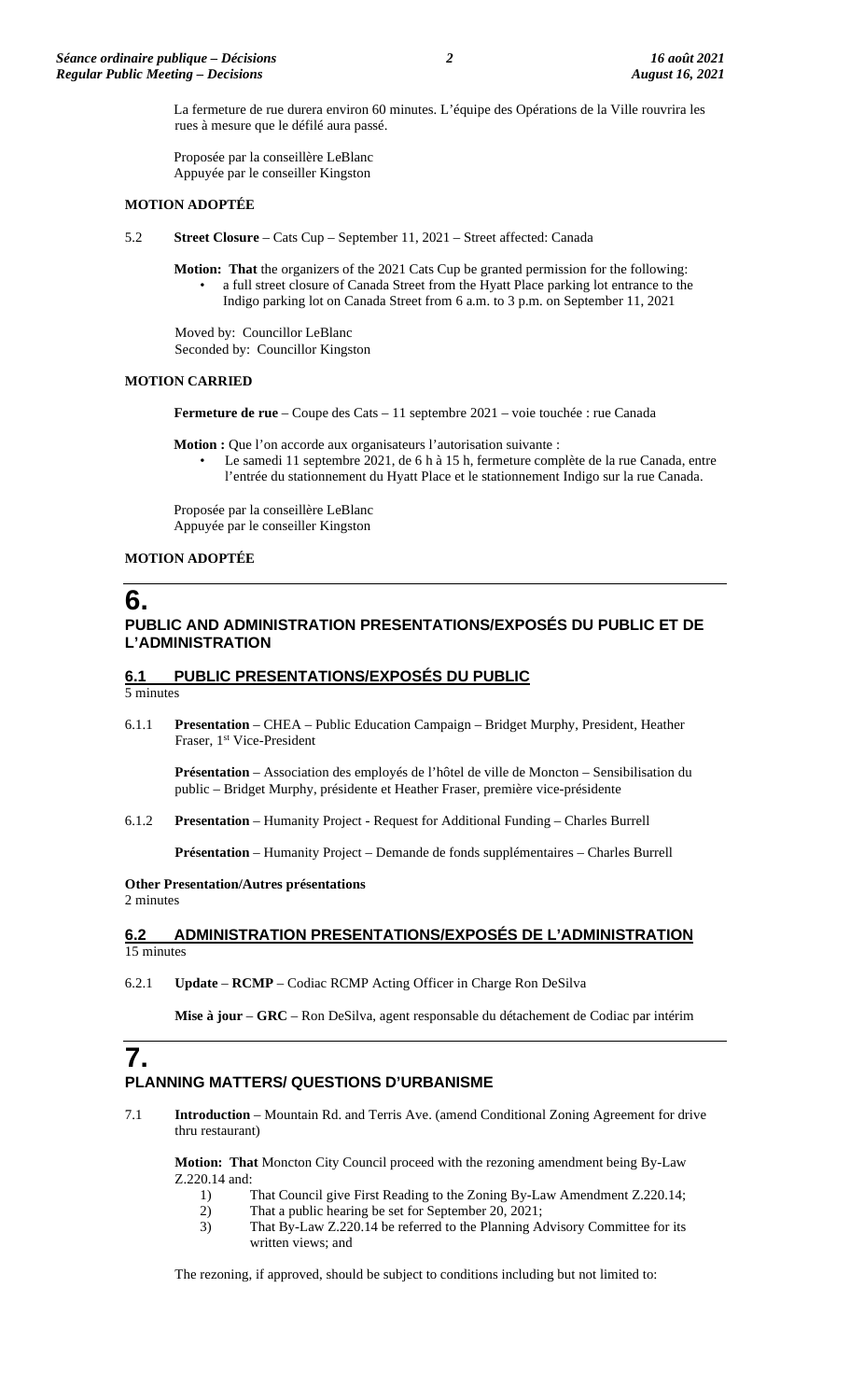- 1) That the properties bearing PIDs 00755132, 00755124, 00752212, 00752220, 00752238, 70246137, 70246145 & 00752246 be consolidated prior to the issuance of a building permit;
- 2) That a two-metre-high wooden fence be located along the western property line;
- 3) That the fence and landscaping be installed and planted as soon as possible, weather permitting, but no later than six months after the completion of the building construction;
- 4) That all uses of land pursuant to this agreement shall conform with the provisions of the City of Moncton Zoning By-law, as amended from time to time, except as otherwise provided herein;
- 5) That nothing contained herein shall prohibit or in any way limit the Developer's right to apply for a variance pursuant to the provisions of the Community Planning Act; and
- 6) That the development shall be carried out in substantial conformance with the plans and drawings submitted as Schedule B.

Moved by: Councillor Bourgeois Seconded by: Councillor Edgett

#### **MOTION CARRIED**

**Présentation au Conseil** – Chemin Mountain et avenue Terris (modification de l'entente conditionnelle sur le zonage pour un restaurant avec service au volant)

**Motion : Que** le Conseil municipal de Moncton aille de l'avant avec la modification de l'Arrêté de zonage, soit l'Arrêté Z-220.14.

- 1) Que le Conseil municipal procède à la première lecture de la modification de l'Arrêté de zonage Z-220.14;
- 2) Que l'audience publique soit fixée au 20 septembre 2021;
- 3) Que l'Arrêté Z-220.14 soit renvoyé au Comité consultatif d'urbanisme afin d'obtenir par écrit ses avis.

Le rezonage, s'il est approuvé, doit faire l'objet d'une résolution assortie, entre autres, des conditions suivantes :

- 1) Les propriétés portant les NID 00755132, 00755124, 00752212, 00752220, 00752238, 70246137, 70246145 et 00752246 doivent être regroupées avant de délivrer le permis de construction et d'aménagement.
- 2) Une clôture en bois de deux mètres de hauteur doit être érigée le long la limite de propriété ouest.
- 3) La clôture doit être installée et le paysagement doit être aménagé le plus tôt possible, selon la météo, au plus tard six mois suivant la fin de la construction du bâtiment.
- 4) Tous les aménagements du terrain réalisés conformément à cette entente doivent respecter les dispositions de l'Arrêté de zonage de la Ville de Moncton, dans sa version modifiée périodiquement, sauf dans les cas prévus dans la présente.
- 5) Nulle disposition de la présente n'interdit ou ne limite, d'une manière ou d'une autre, le droit du promoteur de demander une dérogation conformément aux dispositions de la Loi sur l'urbanisme.
- 6) Les travaux d'aménagement doivent être menés en respectant essentiellement les plans et les dessins soumis dans l'annexe B.

Proposée par le conseiller Bourgeois Appuyée par la conseillère Edgett

## **MOTION ADOPTÉE**

7.2 **Introduction** – 80 Morton (rezone P1-R3 – Emmanuel Baptist Church)

**Motion: That** Moncton City Council proceed with the Zoning By-law amendment being By-law Z-220.15 and:

- 1. That Council give 1st reading to Zoning By-law amendment By-law Z-220.15;
- 2. That a public hearing be set for September 20, 2021; and
- 3. That By-law Z-220.15 be referred to the Planning Advisory Committee for its written views; and

The rezoning, if approved, should be subject to a resolution with conditions including but not limited to:

- 1. That the Subdivision Plan be registered prior to the issuance of a Building and Development permit;
- 2. That the lot consolidation be registered prior to the issuance of a Building and Development permit;
- 3. That despite section 129(2) of Zoning By-law Z-220, the required landscaped 3 metre buffer is permitted to be reduced for a section at the rear of the lot, as shown on site plan attached as schedule B;
- 4. That despite section 129(5)(a) of Zoning By-law Z-220, the amount of land dedicated to parking is permitted to be increased from 35% to 36.9%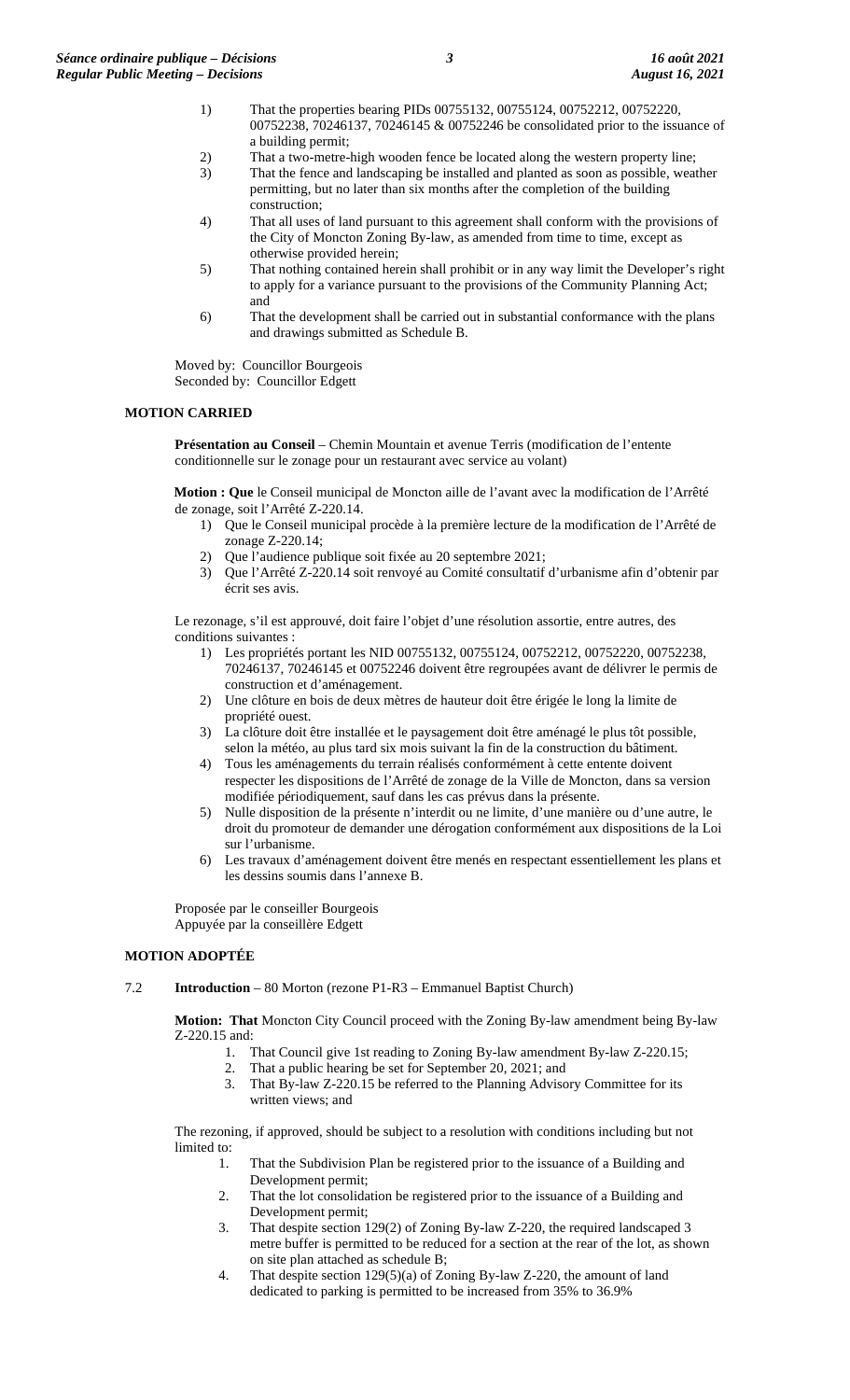- 5. That despite section 129(5)(b) of Zoning By-law Z-220 the depth of the façade jog is permitted to be reduced from 0.6 metres to 0.3 metres;
- 6. That despite Table 12.3 of Zoning By-law Z-220 the height of the building is permitted to be increased to 19.5 metres;
- 7. That all uses of land pursuant to this agreement shall conform with the provisions of the City of Moncton Zoning By-law, as amended from time to time, except as otherwise provided herein;
- 8. That nothing contained herein shall prohibit or in any way limit the Developer's right to apply for a variance pursuant to the provisions of the Community Planning Act; and,
- 9. The development shall be carried out in substantial conformance with the plans and drawings submitted as Schedule B;

Moved by: Councillor Crossman Seconded by: Councillor Thériault

## **MOTION CARRIED AS AMENDED**

**Présentation au Conseil** – 80, chemin Morton (pour rezoner de P1 à R3 – Église baptiste Emmanuel)

**Motion : Que** le Conseil municipal de Moncton aille de l'avant avec la modification de l'Arrêté de zonage, soit l'Arrêté Z-220.15.

- 1. Que le Conseil municipal procède à la première lecture de la modification de l'Arrêté de zonage Z-220.15;
	- 2. Que l'audience publique soit fixée au 20 septembre 2021;
	- 3. Que l'Arrêté Z-220.15 soit renvoyé au Comité consultatif d'urbanisme afin d'obtenir par écrit ses avis.

Le rezonage, s'il est approuvé, doit faire l'objet d'une résolution assortie, entre autres, des conditions suivantes :

- 1. Le Plan de lotissement doit être enregistré avant de délivrer le permis de construction et d'aménagement.
- 2. Le regroupement des lots doit être enregistré avant de délivrer le permis de construction et d'aménagement.
- 3. Malgré l'article 129(2) de l'Arrêté de zonage Z-220, la zone tampon paysagée obligatoire de 3 mètres pour une section située à l'arrière du lot peut être réduite, comme l'indique le plan d'implantation reproduit dans l'annexe B;
- 4. Malgré l'article 129(5)(a) de l'Arrêté de zonage Z-220, la superficie du terrain consacrée au stationnement peut être augmentée de 35 % à 36,9 %.
- 5. Malgré l'article 129(5)(b) de l'Arrêté de zonage Z-220, la saillie de la façade peut être réduite de 0,6 mètre à 0,3 mètre.
- 6. Malgré le tableau 12.3 de l'Arrêté de zonage Z-220, la hauteur du bâtiment peut être portée à 19,5 mètres.
- 7. Tous les aménagements du terrain réalisés conformément à cette entente doivent respecter les dispositions de l'Arrêté de zonage de la Ville de Moncton, dans sa version modifiée périodiquement, sauf dans les cas prévus dans la présente.
- 8. Nulle disposition de la présente n'interdit ou ne limite, d'une manière ou d'une autre, le droit du promoteur de demander une dérogation conformément aux dispositions de la Loi sur l'urbanisme.
- 9. Les travaux d'aménagement doivent être menés en respectant essentiellement les plans et les dessins soumis dans l'annexe B.

Proposée par le conseiller Crossman Appuyée par la conseillère Thériault

#### **MOTION ADOPTÉE TEL MODIFIÉE**

7.3 **Public Hearing** – Bulman Dr./Mountain Rd. D: Intro Mountain Rd – *Objections received*

**Motion: That** Moncton City Council proceed with the Municipal Plan amendment being By-law Z-113.30 and the Zoning By-law amendment being By-law Z-220.6.

Further that the rezoning shall be subject to a resolution, including but not limited to the following conditions:

- 1. That the two properties be reconfigured and re-subdivided to create two building lots as per the attached plans prior to the issuance of a building and development permit on either property
- 2. That a reciprocal right-of-way be registered to both properties prior to the issuance of a Building and Development permit
- 3. That notwithstanding section 34(2) of the Zoning By-law, the outdoor garbage storage is permitted to be located in the required rear yard
- 4. That notwithstanding section  $42(1)(e)$  and  $63(1)$  & (2) of the Zoning By-law, parking is permitted in the required rear yard abutting the residential zone at the back;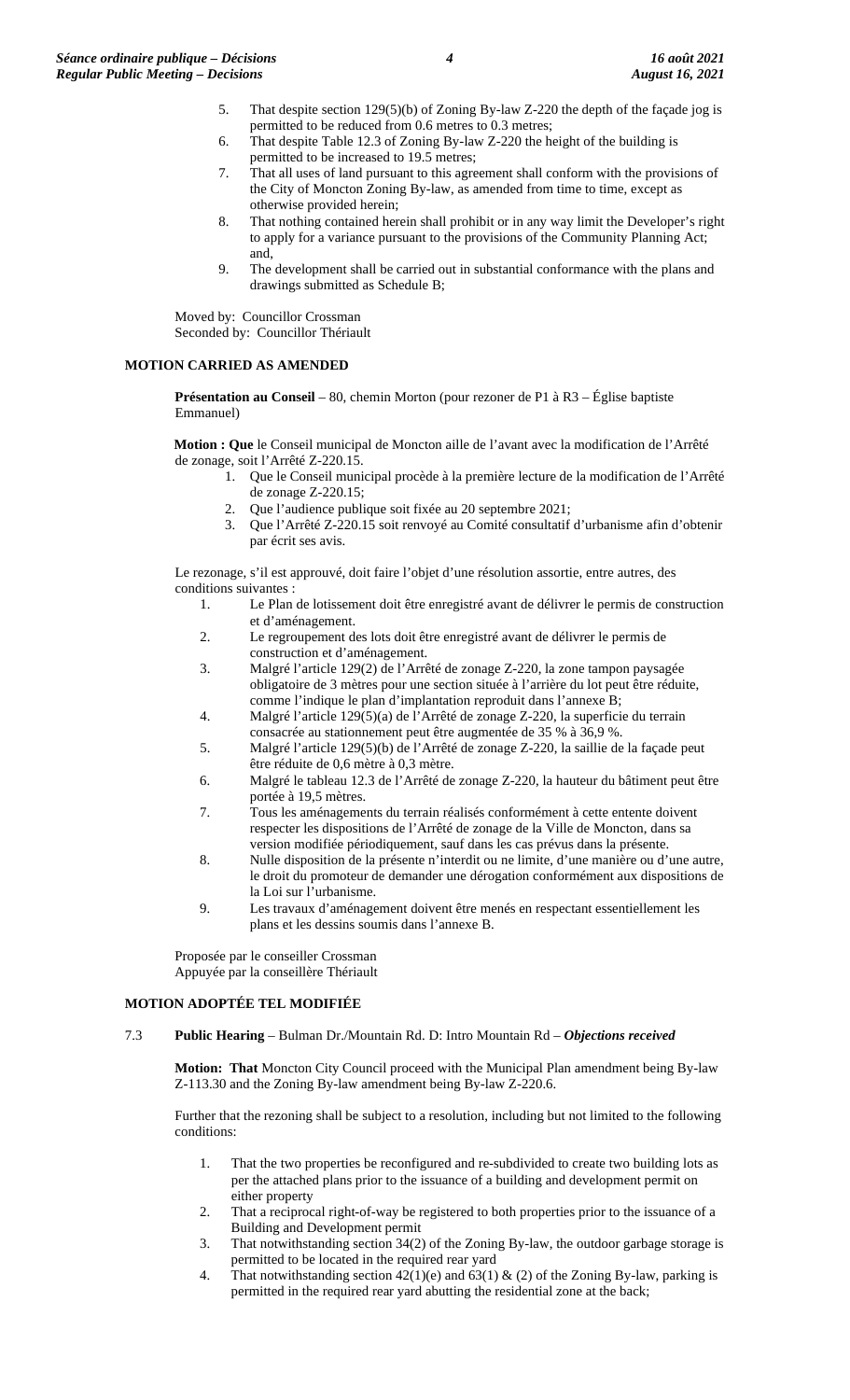- 5. That a fence be constructed at minimum along the side and rear property lines abutting PID 70463872 and the rear of PID 70178140 as part of the first phase of construction;
- 6. That the fence be opaque and made of wood, PVC (Polyvinyl chloride), or another similar quality material, but shall not be chain link;
- 7. That the fence be installed as soon as possible, weather permitting, but no later than six months after the completion of the building construction;
- 8. That all uses of land pursuant to this agreement shall conform with the provisions of the City of Moncton Zoning By-law, as amended from time to time, except as otherwise provided herein;
- 9. That nothing contained herein shall prohibit or in any way limit the Developer's right to apply for a variance pursuant to the provisions of the Community Planning Act; and
- 10. The development shall be carried out in substantial conformance with the plans and drawings submitted as Schedule B.
- 11. **Additional condition –** That a geotechnical report be submitted and accepted prior to the issuance of a Building and Development permit..

Moved by: Councillor Butler Seconded by: Councillor Steeves

#### **MOTION CARRIED**

**Audience publique** – Promenade Bulman et chemin Mountain – *Objections reçues*

**Motion : Que** le Conseil municipal de Moncton aille de l'avant avec la modification du Plan municipal, soit l'Arrêté Z-113.30 et avec la modification de l'Arrêté de zonage, soit l'Arrêté Z-220.6.

En outre, le rezonage doit faire l'objet d'une résolution assortie, entre autres, des conditions suivantes :

- 1. Les deux propriétés doivent être reconfigurées et reloties afin de créer deux lots à bâtir conformément aux plans ci-joints avant de délivrer le permis de construction et d'aménagement pour l'une ou l'autre des deux propriétés.
- 2. Une emprise doit être enregistrée pour les deux propriétés avant de délivrer le permis de construction et d'aménagement.
- 3. Sans égard à l'article 34(2) de l'Arrêté de zonage, l'aménagement de l'aire d'entreposage des ordures extérieure est autorisé dans la cour arrière.
- 4. Sans égard aux articles 42(2)(e) et 63(1) et (2) de l'Arrêté de zonage, le stationnement est autorisé dans la cour arrière attenante à la zone résidentielle à l'arrière.
- 5. Une clôture doit être érigée au moins le long des limites latérales et arrière adjacentes au NID 70463872 et à l'arrière du NID 70178140 dans le cadre de la première phase de construction.
- 6. La clôture doit être opaque et faite de bois, de PVC ou d'un autre matériau de qualité similaire. Elle ne peut pas être à mailles losangées.
- 7. La clôture doit être érigée dès que possible, si la météo le permet, au plus tard six mois après l'achèvement de la construction du bâtiment.
- 8. Tous les aménagements du terrain réalisés conformément à cette entente doivent respecter les dispositions de l'Arrêté de zonage de la Ville de Moncton, dans sa version modifiée périodiquement, sauf dans les cas prévus dans la présente.
- 9. Nulle disposition de la présente n'interdit ou ne limite, d'une manière ou d'une autre, le droit du promoteur de demander une dérogation conformément aux dispositions de la Loi sur l'urbanisme.
- 10. Les travaux d'aménagement doivent être menés en respectant essentiellement les plans et les dessins soumis dans l'annexe B.
- 11. **Condition additionnelle** Une évaluation géotechnique des eaux souterraines doit être effectuée et approuvée avant de délivrer le permis de construction et d'aménagement.

Proposée par le conseiller Butler Appuyée par le conseiller Steeves

## **MOTION ADOPTÉE**

7.4 **Public Hearing** – Main Street and Lorentz Drive to accommodate a Multiple Residential Development (Ashford Developments) – *Objections received*

**Motion: That** Council approve the proposed Zoning By-law Amendment being By-law Z-220.13 by giving it second and third readings.

The rezoning, if approved, should be subject to a resolution with conditions including but not limited to:

- 1. That nothing contained herein shall prohibit or in any way limit the Developer's right to apply for a variance pursuant to the provisions of the Community Planning Act;
- 2. That all uses of land pursuant to this agreement shall conform to the provisions of the City of Moncton Zoning By-law, as amended from time to time, except as otherwise provided herein.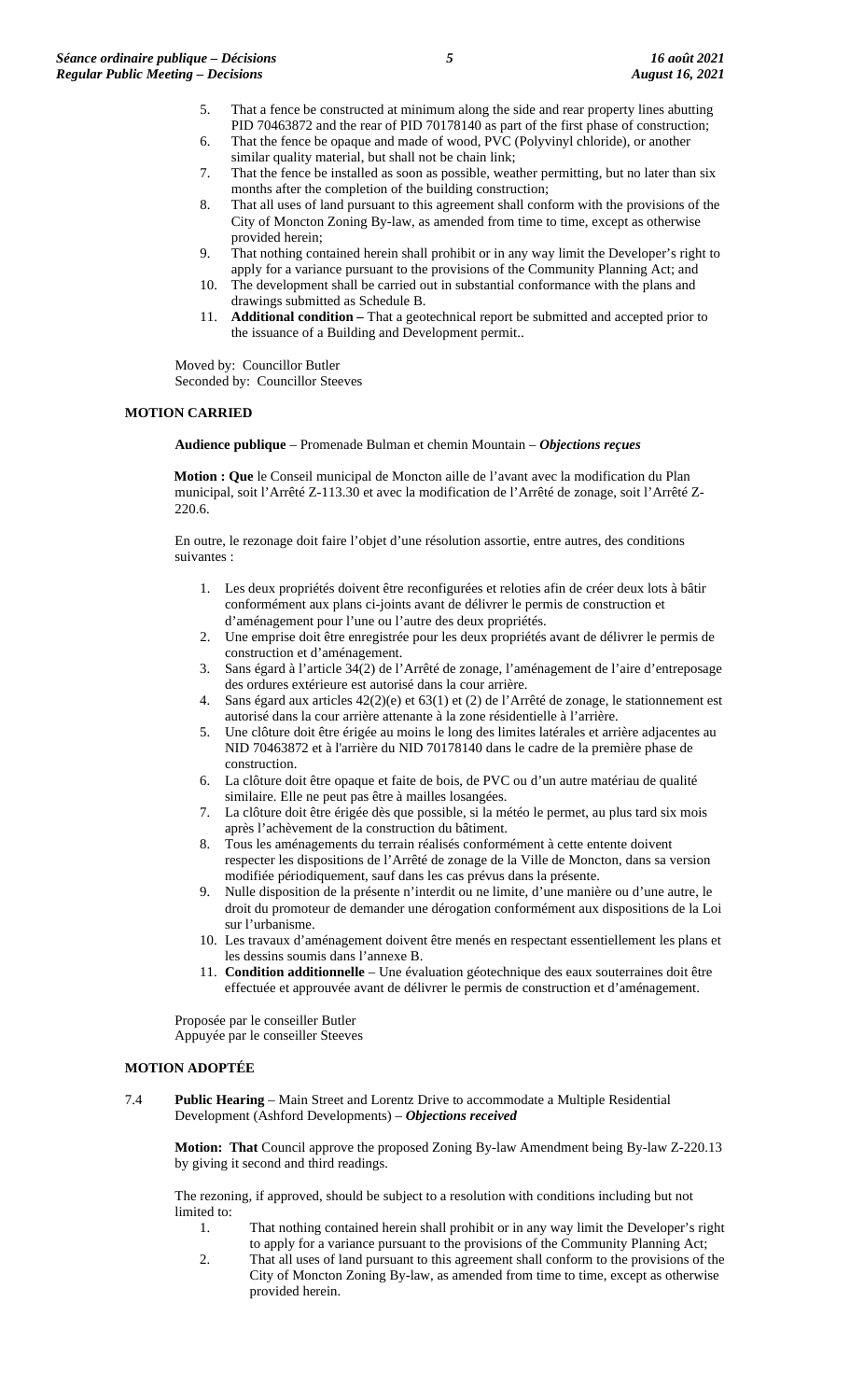- 3. That prior to issuance of a building permit the property owner will show the existing driveway opening on Main Street being properly closed.
- 4. Prior to occupation of the Phase 1 building, a sidewalk shall be constructed within the City right of way at the expense of the property owner from Falkland Street to Main Street.
- 5. That property owner shall enter into a subdivision agreement for the sidewalk and the relocation of the sanitary sewer prior to the issuance of the first building permit.
- 6. The sidewalk shall be designed and constructed in accordance with the Standards and Guidelines for Subdivision and to the satisfaction of the City of Moncton Design and Construction Department.
- 7. That the sidewalk be constructed prior to occupation of the Phase 1 building
- 8. That the sanitary sewer be relocated prior to start of construction of Phase 2 building. 9. That the relocated sewer easement be in place prior to construction of the Phase 2
- building or with registration of the subdivision plan, whichever occurs first.
- 10. That all rights of way be established between the two properties prior to construction of the Phase 2 building or with registration of the subdivision plan, whichever occurs first.
- 11. That commercial activity be restricted only to the portion of the Phase 2 building that fronts Main Street
- 12. That all commercial development facing Main Street shall meet NB Regulation 2021-3 -Barrier Free Design Building Code.
- 13. That the development be carried out in substantial conformance with the plan submitted as Schedule B

Moved by: Councillor Crossman Seconded by: Councillor Butler

## **MOTION CARRIED**

**Audience publique** – Rue Main et promenade Lorentz (pour permettre l'aménagement de deux immeubles résidentiels à logements multiples) – *Objections reçues*

**Motion : Que** le Conseil municipal de Moncton approuve la modification de l'Arrêté de zonage proposée, soit l'Arrêté Z-220.13, en procédant à la deuxième et à la troisième lectures.

Le rezonage, s'il est approuvé, doit faire l'objet d'une résolution assortie, entre autres, des conditions suivantes :

- 1. Nulle disposition de la présente n'interdit ou ne limite, d'une manière ou d'une autre, le droit du promoteur de demander une dérogation conformément aux dispositions de la Loi sur l'urbanisme.
- 2. Tous les aménagements du terrain réalisés conformément à cette entente doivent respecter les dispositions de l'Arrêté de zonage de la Ville de Moncton, dans sa version modifiée périodiquement, sauf dans les cas prévus dans la présente.
- 3. Avant qu'on lui délivre le permis de construction, le propriétaire foncier doit démontrer que l'ouverture de l'entrée de cour existante donnant sur la rue Main est fermée en bonne et due forme.
- 4. Avant que soit occupé l'immeuble de la phase 1, il faut construire dans l'emprise municipale, aux frais du propriétaire foncier, un trottoir entre la rue Falkland et la rue Main.
- 5. Le propriétaire foncier doit conclure un accord de lotissement pour le trottoir et pour la relocalisation de l'égout sanitaire avant qu'on lui délivre le premier permis de construction.
- 6. Le trottoir doit être conçu et construit conformément aux Normes et aux Lignes directrices pour le lotissement et à la satisfaction du Bureau d'ingénierie de la Ville de Moncton.
- 7. Le trottoir doit être construit avant qu'on puisse occuper l'immeuble de la phase 1.

8. L'égout sanitaire doit être relocalisé avant de lancer les travaux de construction de l'immeuble de la phase 2.

- 9. La servitude de l'égout relocalisé doit être aménagée avant de construire l'immeuble de la phase 2 ou au moment d'enregistrer le plan de lotissement, selon le premier terme atteint.
- 10. Toutes les emprises doivent être aménagées entre les deux propriétés avant de construire l'immeuble de la phase 2 ou au moment d'enregistrer le plan de lotissement, selon le premier terme atteint.
- 11. L'activité commerciale doit être limitée exclusivement à la partie de l'immeuble de la phase 2 donnant sur la rue Main.
- 12. Tous les aménagements commerciaux donnant sur la rue Main doivent respecter le Règlement du Nouveau-Brunswick 2021-3 (Code du bâtiment portant sur la conception sans obstacle).
- 13. Les travaux d'aménagement doivent se dérouler en respectant essentiellement le plan déposé dans l'annexe B.

Proposée par le conseiller Crossman Appuyée par le conseiller Butler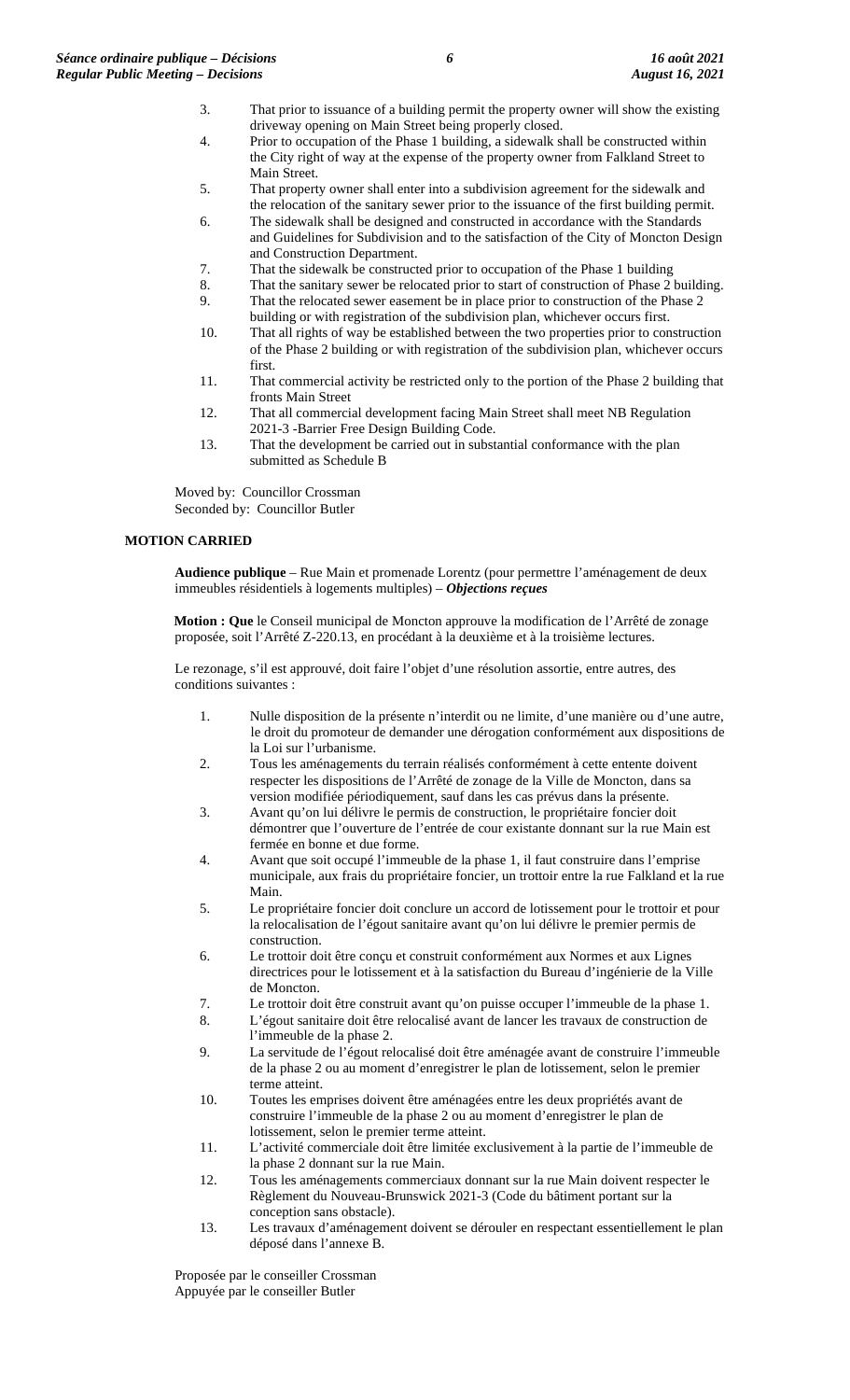#### **MOTION ADOPTÉE**

7.5 **Public Hearing** – 1888 Mountain Rezoning for storage lockers

**Motion: That** the rezoning should be subject to a Conditional Zoning Agreement, with conditions including but not limited to:

- 1 That despite subsections 31 (2) & (3) of the Zoning By-law, more than one main building is permitted on the subject lot
- 2 That a security deposit for the required trees and landscaping works in the amount of \$36,600.00 + HST be paid to the City prior to the issuance of a Building and Development permit. Said security shall be released upon completion of all landscaping works and inspection and acceptance thereof;
- 3 That the fence required around the perimeter of the rear portion of the lot be opaque and made of wood, PVC, or another similar quality material, but shall not be chain link;
- 4 That the fence and landscaping be installed and planted as soon as possible, weather permitting, but no later that six months after the completion of the building construction;
- 5 That the height of the storage facility not be more than one-storey; 6 That this rezoning approval shall expire within twenty-four (24) months of it coming into
- effect unless a building and development permit is obtained; 7 That all uses of land pursuant to this agreement shall conform with the provisions of the City of Moncton Zoning By-law, as amended from time to time, except as otherwise provided herein;
- 8 That nothing contained herein shall prohibit or in any way limit the Developer's right to apply for a variance pursuant to the provisions of the Community Planning Act;
- 9 Following receipt of a written request from the owner of the property or any infant thereof, the City will, from time to time, at its sole discretion, prepare and execute releases of this Agreement, provided that the Agreement no longer has effect on the property. In all cases, the Owner will pay the City's administrative fee for preparing and signing a discharge and is responsible for all other legal, registration and other expenses, whether the discharge is prepared by the City, the Owner's solicitor or another person;
- 10 The development shall be carried out in substantial conformance with the plans and drawings submitted as Schedule B; and
- 11 That the \$1,000 security deposit and by-law registry fees, be paid prior to registration.

Moved by: Councillor Bourgeois Seconded by: Councillor Steeves

#### **MOTION CARRIED**

**Audience publique** – 1888, chemin Mountain – Rezonage pour aménager une installation d'entreposage libre-service

**Motion : Que** Le rezonage, doit faire l'objet d'une entente de zonage conditionnelle, qui comprend, entre autres, les conditions suivantes:

- 1. Sans égard aux alinéas (2) et (3) de l'article 31 de l'Arrêté de zonage, il est permis d'aménager plus d'un bâtiment principal sur le lot visé;
- 2. Le dépôt de garantie prévu pour les arbres et les travaux d'aménagement paysager obligatoires, soit la somme de 36 600 \$, TVH en sus, doit être versée à la Ville avant que soit délivré le permis de construction et d'aménagement. Ledit dépôt sera restitué à la fin des travaux d'aménagement paysager et lorsque ces travaux auront été inspectés et acceptés;
- 3. La clôture à aménager sur le périmètre de la partie arrière du lot doit être opaque et faite en bois, en PVC ou dans un autre matériau de qualité comparable, mais non en mailles losangées;
- 4. La clôture doit être installée et les travaux de paysagement doivent être réalisés le plus tôt possible, selon la météo, au plus tard six mois suivant la fin de la construction des bâtiments;
- 5. La hauteur de l'installation d'entreposage ne doit pas être supérieure à un étage;
- 6. L'approbation du rezonage arrive à expiration dans les 24 mois de la date à laquelle elle entre en vigueur, sauf si le permis de construction et d'aménagement est délivré;
- 7. Tous les aménagements du territoire conformes à cet accord doivent respecter les dispositions de l'Arrêté de zonage de la Ville de Moncton, dans sa version modifiée périodiquement, sauf dans les cas contraires prévus dans les présentes;
- 8. Nulle disposition des présentes ne doit interdire ou limiter, d'une manière ou d'une autre, le droit du promoteur de demander une dérogation conformément aux dispositions de la *Loi sur l'urbanisme*;
- 9. Suivant la réception d'une demande déposée par écrit par le propriétaire des lieux ou d'un NID dérivé, la Ville prépare et signe, périodiquement et à sa seule et entière discrétion, les versions de cette entente, à la condition que l'entente n'ait plus d'effet sur la propriété. Dans tous les cas, le propriétaire paiera les frais d'administration de la Ville pour la préparation et la signature d'une quittance et sera responsable de tous les autres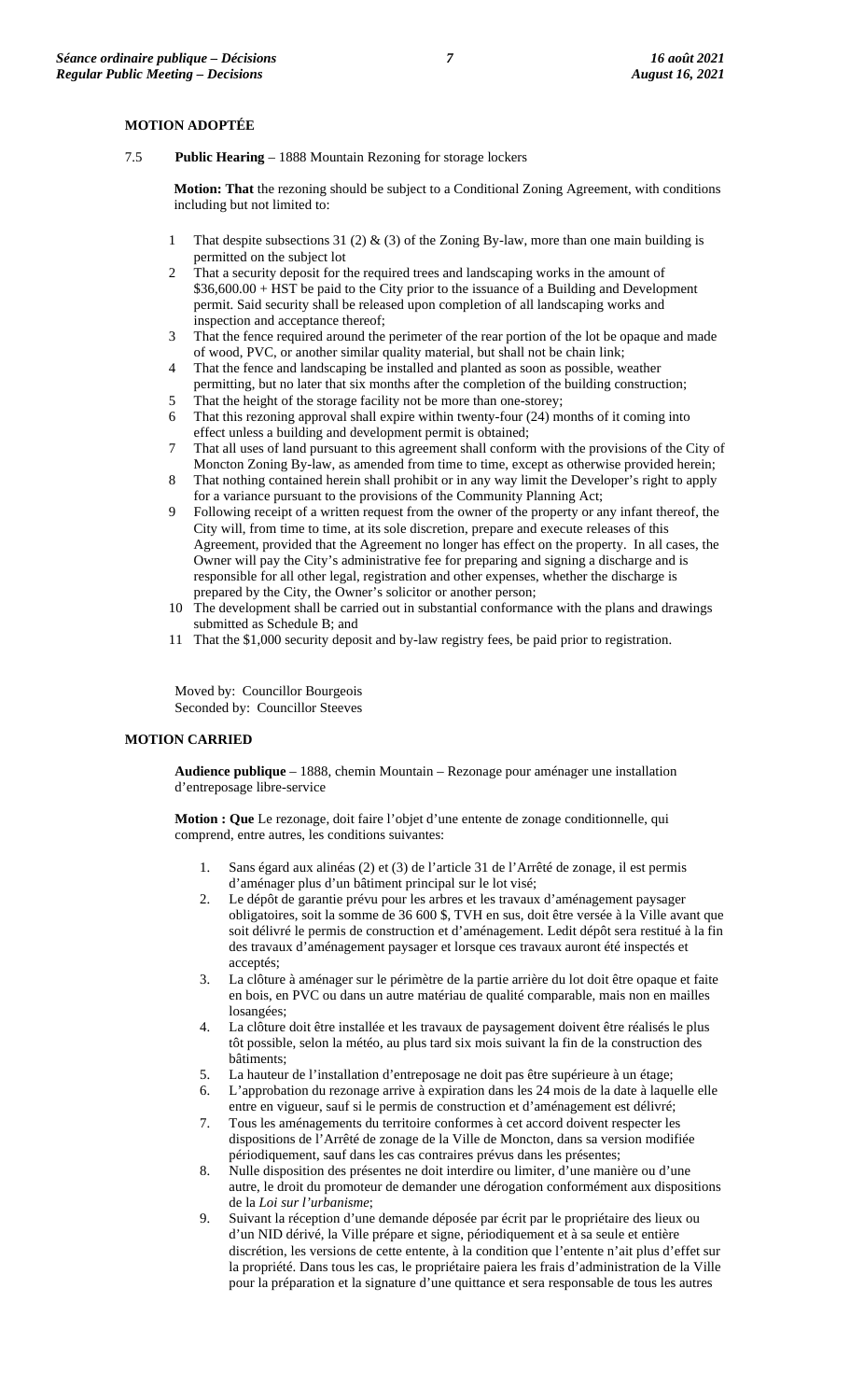- frais juridiques, d'inscription et autres, que la quittance soit préparée par la Ville, par le représentant juridique du propriétaire ou par quelqu'un d'autre;
- 10. Les travaux d'aménagement doivent être réalisés en respectant essentiellement les plans et les dessins déposés dans l'annexe B;
- 11. Le dépôt de garantie de 1 000 \$ et les droits relatifs au registre des arrêtés doivent être acquittés avant l'enregistrement.

Proposée par le conseiller Bourgeois Appuyée par le conseiller Steeves

#### **MOTION ADOPTÉE**

# **8.**

**STATEMENTS BY MEMBERS OF COUNCIL/EXPOSÉS DES MEMBRES DU CONSEIL**

# **9.**

**REPORTS AND RECOMMENDATIONS FROM COMMITTEES AND PRIVATE MEETINGS/RAPPORTS ET RECOMMANDATIONS DES COMITÉS ET RÉUNIONS À HUIS CLOS**

9.1 **Recommendation(s)** – Committee of the Whole – July 26, 2021

**Motion: That** Moncton City Council direct Administration to bring forward additional information related to an economic impact study, preliminary design, and more detailed cost estimates (additional due diligence for Phase One of the Magnetic Hill Zoo: Feasibility Study Africa Area) for consideration in the upcoming 2022 budget deliberations.

Moved by: Councillor Edgett Seconded by: Councillor Richard

### **MOTION CARRIED**

**Motion: That** Moncton City Council approve By-law #H-102.5, being A By Law in Amendment of a By-Law Relating to the Prevention of Excessive Noises in The City of Moncton, and authorize giving first reading to same, and that Council direct Administration to advocate to the Province of New Brunswick to make amendments to the appropriate legislation to prohibit the use of compression brakes within municipal boundaries.

Moved by: Councillor Bourgeois Seconded by: Deputy Mayor Léger

## **MOTION CARRIED**

**Recommandation(s)** – Comité plénier – 26 juillet 2021

**Motion : Que** le Conseil municipal de Moncton demande à l'Administration de lui présenter des informations supplémentaires au sujet d'une étude de retombées économiques et de la conception préliminaire, ainsi qu'une estimation de coûts plus détaillée (mesures supplémentaires de vérification préalable pour la Phase 1 de l'étude de viabilité de la Zone Afrique du Zoo de Magnetic Hill) pour examen lors des délibérations budgétaires de 2022.

Proposée par la conseillère Edgett Appuyée par le conseiller Richard

## **MOTION ADOPTÉE**

**Motion : Que** le Conseil municipal de Moncton approuve l'Arrêté H-102.5, soit l'arrêté portant modification de l'Arrêté concernant la prévention des bruits excessifs dans la ville de Moncton, et procède à la première lecture de cet arrêté. Par ailleurs, que le Conseil municipal demande à l'Administration de faire pression auprès du gouvernement du Nouveau-Brunswick pour que la Province apporte les modifications nécessaires à la législation pour interdire l'utilisation des freins à compression dans les limites municipales.

Proposée par le conseiller Bourgeois Appuyée par le maire adjoint Léger

## **MOTION ADOPTÉE**

9.2 **Recommendation(s)** – Private Session – August 9, 2021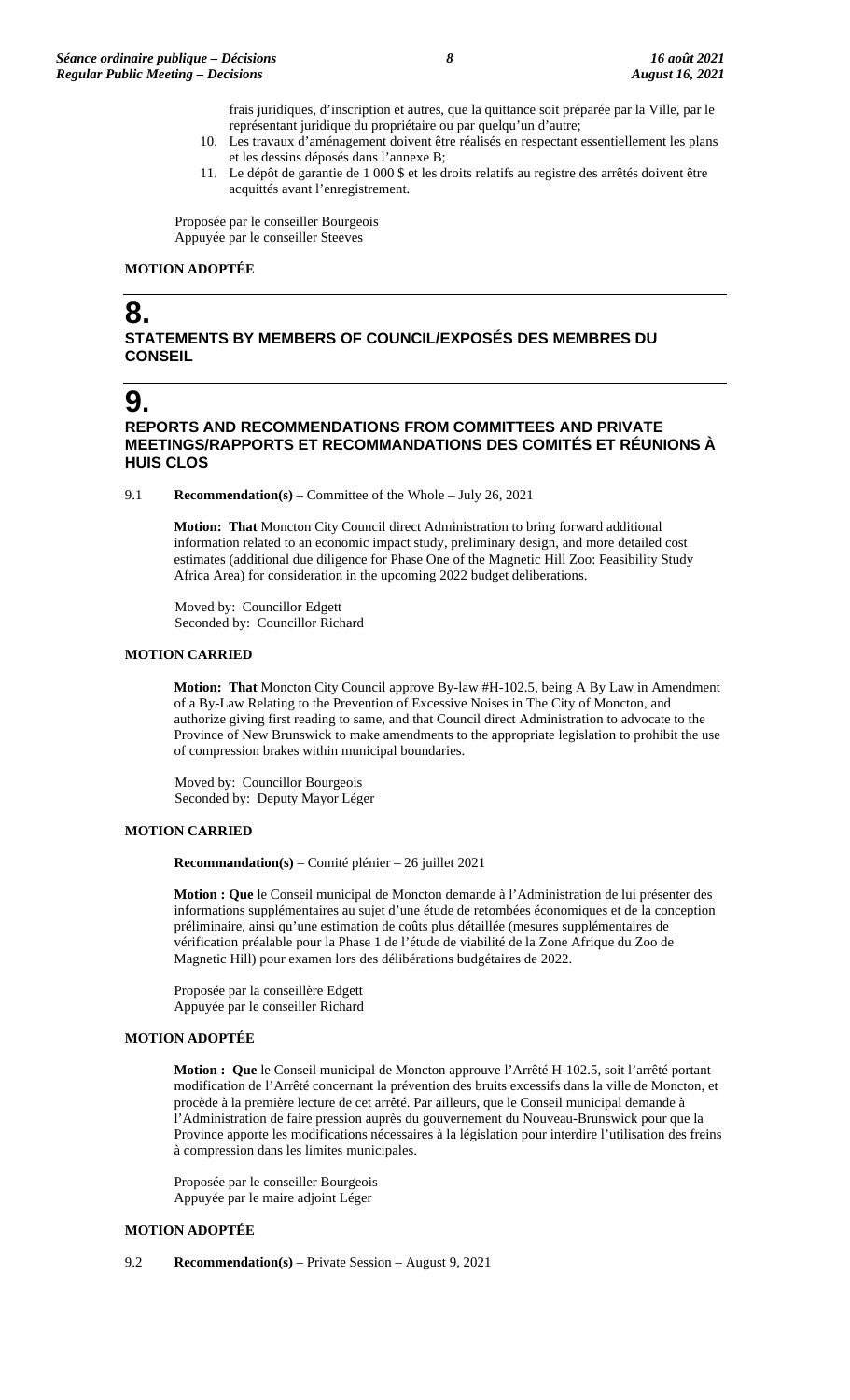**That** Moncton City Council authorize the City to enter into a Municipal Services Licence Agreement with the Government of Canada, as represented by the Minister of Indigenous Services, and that the Mayor and City Clerk be authorized to execute all necessary documents and to affix the Corporate Seal thereto.

Moved by: Councillor Edgett Seconded by: Councillor Butler

#### **MOTION CARRIED**

**Recommandation(s)** – Séance à huis clos – 9 août 2021

**Que** le Conseil municipal de Moncton autorise la Ville à conclure une entente sur les services municipaux avec le gouvernement du Canada, représenté par le ministre des Services aux Autochtones, et que la mairesse et la greffière municipale soient autorisées à signer tous les documents nécessaires et à y apposer le sceau de la Ville de Moncton.

Proposée par la conseillère Edgett Appuyée par le conseiller Butler

#### **MOTION ADOPTÉE**

**10.**

# **REPORTS FROM ADMINISTRATION/ RAPPORTS DE L'ADMINISTRATION**

- 10.1 **Motion** Motion to Eliminate Section XV of the By-Law Concerning the Deliberations of Moncton City Council and Its Committees (By-Law A-418)
	- Whereas City Council is the supreme authority of the Corporation and is made up of eleven members elected by the other citizens of the City to make decisions by virtue of the enabling laws and powers bestowed to it and in conformity to the needs and wishes of its citizens, to whom Council is accountable;
	- Whereas City Council adopted a by-law to frame and facilitate its decision-making, eg By-law A-418 concerning the deliberations of Council and its committees;
	- Whereas By-law A-418 contains one section (XV) that forces members of Council to present a notice of motion that prohibits Council from deliberating said motion before the subsequent meeting, which can delay the decision for one month in certain cases;
	- Whereas Council must on occasion make time-sensitive decisions on urgent matters, as was the case of the motion on public safety, which could only be discussed by Council on July 5, 2021, nine weeks after the election of the new Council;
	- Whereas the reason provided to justify this restriction of the power vested to elected members of Council is to provide employees time to analyse the wisdom of motions and to provide advice to Council, even when motions are purely of a political nature;
	- Whereas City employees do not have to provide Council a similar notice before submitting to Council their recommendations on issues that can arise at any time;
	- Whereas Council may table any motion submitted at any time if it is of the opinion that more information is required or for any other reason that the majority deems worthy;

It is therefore resolved that Council eliminate Section XV from By-law A-418 as soon as possible.

It is further resolved that Council ask its Democracy Committee to review By-law A-418, notably article 56 that gives the Mayor the power to limit the time and the number of times that a member may speak on the same motion or matter, without any objective criteria, as well as all other bylaws that reduce the supreme power of members of Council in the performance of their representative and democratic responsibilities.

Moved by: Councillor Daniel Bourgeois Seconded by: Councillor Shawn Crossman

#### **MOTION CARRIED**

*Nay: Mayor Arnold Deputy Mayor Léger Councillor Edgett Councillor LeBlanc*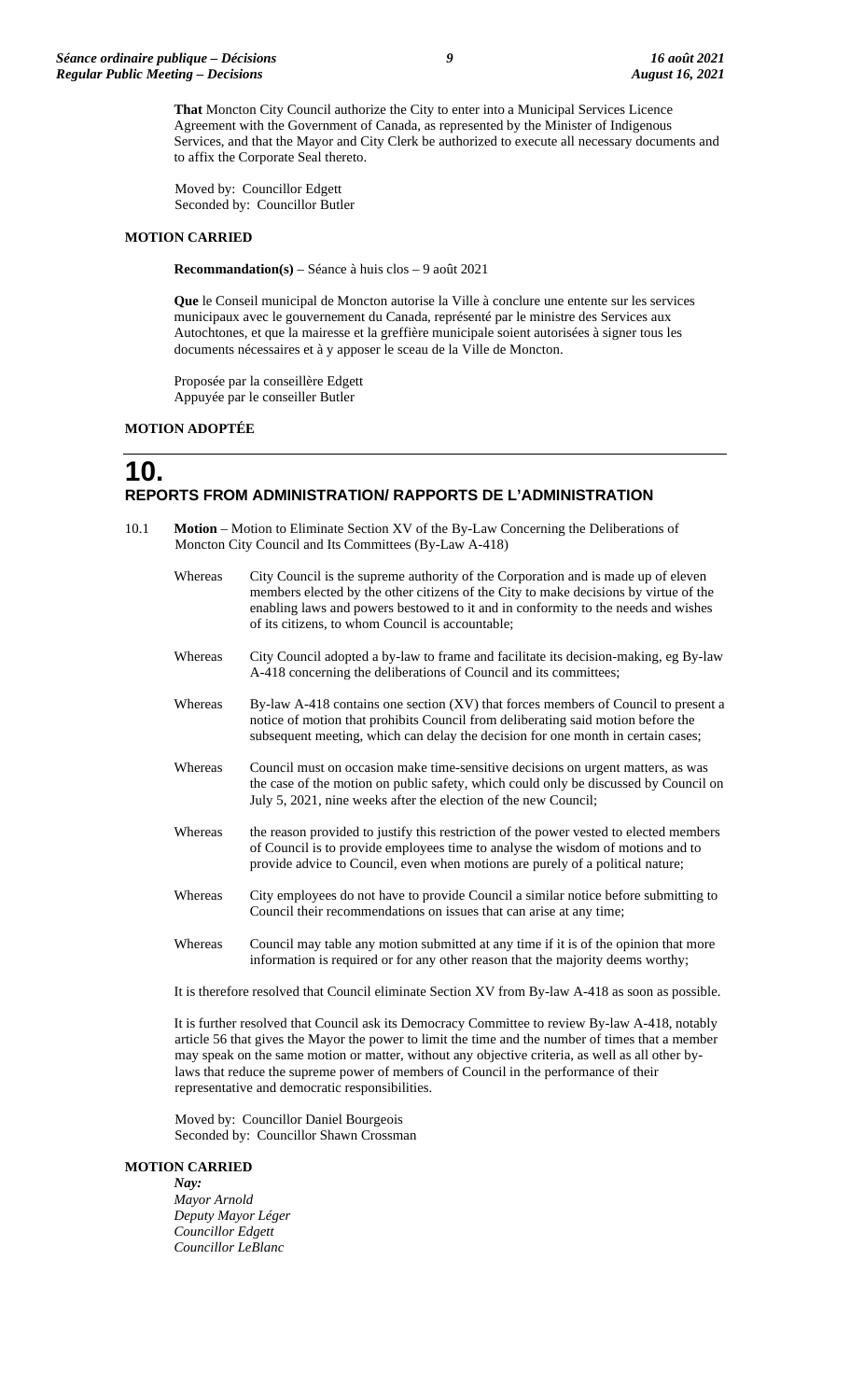**Motion** – Motion pour supprimer la section XV de l'arrêté concernant les délibérations du conseil municipal de Moncton et les réunions des comités (arrêté no a-418)

Attendu que le Conseil de Ville est l'autorité suprême de la Corporation et est composé de onze membres élus par les autres citoyens et citoyennes de la Ville pour prendre des décisions en vertu des lois et des pouvoirs confères et en conformité aux besoins et vœux exprimés par les citoyens et les citoyennes, à qui il est imputable; Attendu que le Conseil de Ville a adopté un arrêté pour encadrer et faciliter sa prise de décision, c'est-à-dire l'arrêté no A-418 concernant les délibérations du Conseil et ses comités; Attendu que l'arrêté comprend une section (XV) qui oblige les membres du Conseil de présenter un avis de motion et interdit au Conseil de délibérer ladite motion avant la réunion subséquente, ce qui peut retarder la décision pendant un mois dans certains cas; Attendu que le Conseil de Ville doit parfois prendre des décisions plus pressantes sur des enjeux urgents, comme ce fut le cas lors de la motion sur la sécurité publique, qui n'a pu être discutée par le Conseil que le 5 juillet 2021, neuf semaines après l'élection du Conseil; Attendu que la raison d'être évoquée pour justifier cette restriction du pouvoir des membres élus du Conseil est de donner l'occasion aux employés d'analyser la sagesse de la motion et de donner leur avis au Conseil, même s'il s'agit de motions purement politiques; Attendu que les employés n'ont aucunement besoin de donner un avis préalable au Conseil avant de soumettre leurs recommandations sur des enjeux qui arrivent souvent sur le tas; Attendu que le Conseil de Ville peut toujours mettre de côté une motion soumise sur le tas pour manque de renseignement ou pour toute autre raison que la majorité juge valable;

Il est résolu que le Conseil élimine la Section XV de l'arrêté A-418 dans les plus brefs délais.

Il est également résolu que le Conseil demande à son Comité sur la démocratie de réviser l'arrêté A-418, notamment l'article 56 qui accorde au Maire le pouvoir de limiter le temps de parole d'un membre et le nombre de fois qu'il peut prendre la parole relativement à une même motion ou question, sans aucun critère objectif, ainsi que tout autre arrêté qui réduirait le pouvoir suprême des membres du Conseil dans la performance de leurs responsabilités représentatives et démocratiques.

Proposée par le conseiller Daniel Bourgeois Appuyée par le conseiller Shawn Crossman

#### **MOTION ADOPTÉE**

*Contre : Mairesse Arnold Maire adjoint Léger Conseillère Edgett Conseillère LeBlanc*

#### 10.2 **Tender TCS21-037** – Supply and Installation of Back-Up Generator (Codiac Transpo)

**Motion: That** Tender #TCS21-037 for the Supply and Installation of a Back-Up Generator at the Codiac Transpo Facility be awarded to the lowest Bidder meeting all Terms and Conditions, and Specifications, being Ainsworth Inc., for the Revised Total Tendered Price of \$480,930.00, including H.S.T. @ 15%.

Furthermore, it is recommended that Council approve a Five Percent (5%) Contingency Allowance for this project in the amount of \$24,046.50, including H.S.T. @ 15%, to cover additional costs which may be incurred as a result of unknown or unforeseen site conditions requiring additional work to be completed by the successful Bidder.

Moved by: Councillor Butler Seconded by: Deputy Mayor Léger

### **MOTION CARRIED**

**Appel d'offres TCS21-037** – Fourniture et installation d'une génératrice de secours (Codiac Transpo)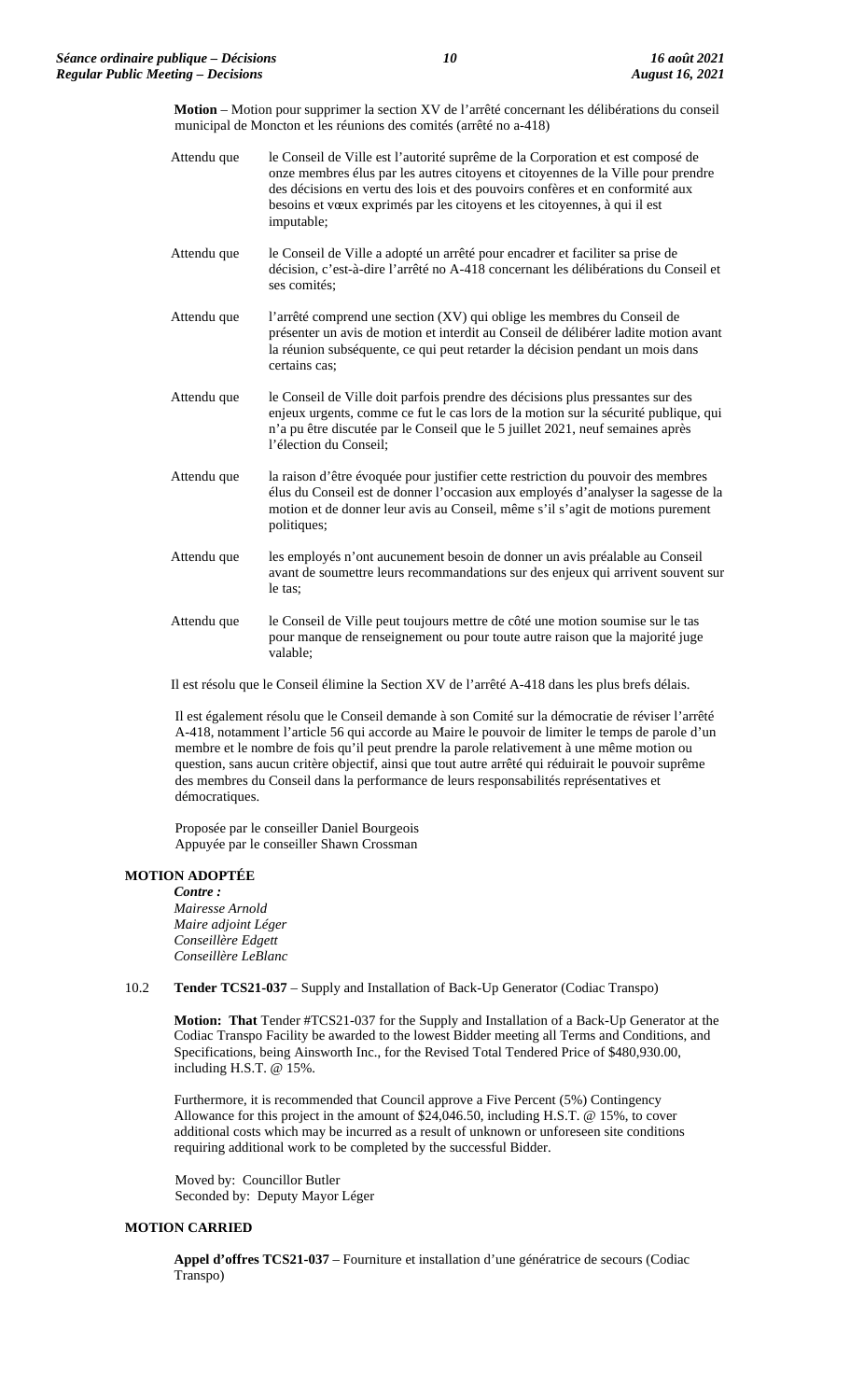Motion : Que le contrat de l'appel d'offres n° TCS21-037 pour la fourniture et l'installation de la génératrice de secours de l'établissement de Codiac Transpo soit attribué au soumissionnaire le moins-disant qui respecte l'ensemble des clauses et des conditions et le cahier des charges, soit Ainsworth Inc., en contrepartie du prix total proposé révisé de 480 930 \$, dont la TVH de 15 %.

En outre, que le Conseil municipal approuve une provision pour éventualités de 5 % dans le cadre de ce projet, soit la somme de 24 046,50 \$, dont la TVH de 15 %, pour tenir compte des suppléments de coûts à engager éventuellement en raison des conditions inconnues ou imprévues du site, ce qui obligerait l'adjudicataire du contrat à faire des travaux supplémentaires.

Proposée par le conseiller Butler Appuyée par le maire adjoint Léger

#### **MOTION ADOPTÉE**

#### 10.3 **Recommendation to Award Tender TCS21-065** – Codiac Transpo – Replacement of Two (2) Oil/Water Interceptors

**Motion: That** Moncton City Council approve the award of Tender #TCS21-065 for the Replacement of Two (2) Oil-Water Interceptors at Codiac Transpo, to the lowest Bidder meeting the Terms and Conditions and Specifications of the Tender, being Petroservice Ltd., for the Total Tendered Price of \$154,387.50, including H.S.T. @ 15%.

It is also recommended that a Ten Percent (10%) Contingency Allowance in the amount of \$15,438.75 (including H.S.T. @ 15%) be established as part of the Total Project Budget. The Contingency Allowance will be used (if required) to address any unknown or unforeseen site conditions which may require a change to the scope of work.

Moved by: Councillor Kingston Seconded by: Deputy Mayor Léger

#### **MOTION CARRIED**

**Recommandation – Contrat pour l'appel d'offres TCS21-065** – Codiac Transpo – Remplacement de deux séparateurs eau-huile

**Motion : Que** le Conseil municipal de Moncton approuve l'attribution du contrat de l'appel d'offres TCS21-065 (Remplacement de deux séparateurs eau-huile pour Codiac Transpo) au soumissionnaire le moins-disant qui respecte l'ensemble des clauses et des conditions et le cahier des charges, soit Petroservice Ltd., en contrepartie du prix total proposé de 154 387,50 \$, dont la TVH de 15 %.

Il est également recommandé de constituer pour ce projet une provision pour éventualités de 10 %, soit la somme de 15 438,75 \$, dont la TVH de 15 %, afin de tenir compte de toutes les conditions imprévues ou inconnues du chantier qui pourraient obliger l'adjudicataire du contrat à effectuer des travaux supplémentaires.

Proposée par le conseiller Kingston Appuyée par le maire adjoint Léger

#### **MOTION ADOPTÉE**

#### 10.4 **Recommendation to Award Quotation QP21-061** – Waste Clean-Up and Removal Services (Unsightly Premises)

**Motion: That** Moncton City Council approve Administration's recommendation to award Quotation #QP21-061 for the provision of Waste Clean-Up and Removal Services for Unsightly Premises to Ayles Natural Landscaping Ltd., for a one (1) year period in accordance with the Hourly Labour Rates and Equipment Rates specified in their bid submission, which represents a Total Estimated Annual Contract Value of \$66,067.50, including H.S.T. @ 15%, with options to extend the agreement for up to two (2) additional twelve (12) month periods, if it is in the City's best interest to do so.

Moved by: Deputy Mayor Léger Seconded by: Councillor Kingston

#### **MOTION CARRIED**

**Recommandation – Contrat pour la proposition de prix QP21-061** – Services d'enlèvement des déchets et de nettoyage (Lieux et biens dangereux ou inesthétiques)

**Motion : Que** le Conseil municipal de Moncton approuve la recommandation de l'Administration d'attribuer le contrat de la proposition de prix QP21-061 (Services d'enlèvement des déchets et de nettoyage – Lieux et biens dangereux ou inesthétiques) à Ayles Natural Landscaping Ltd., pour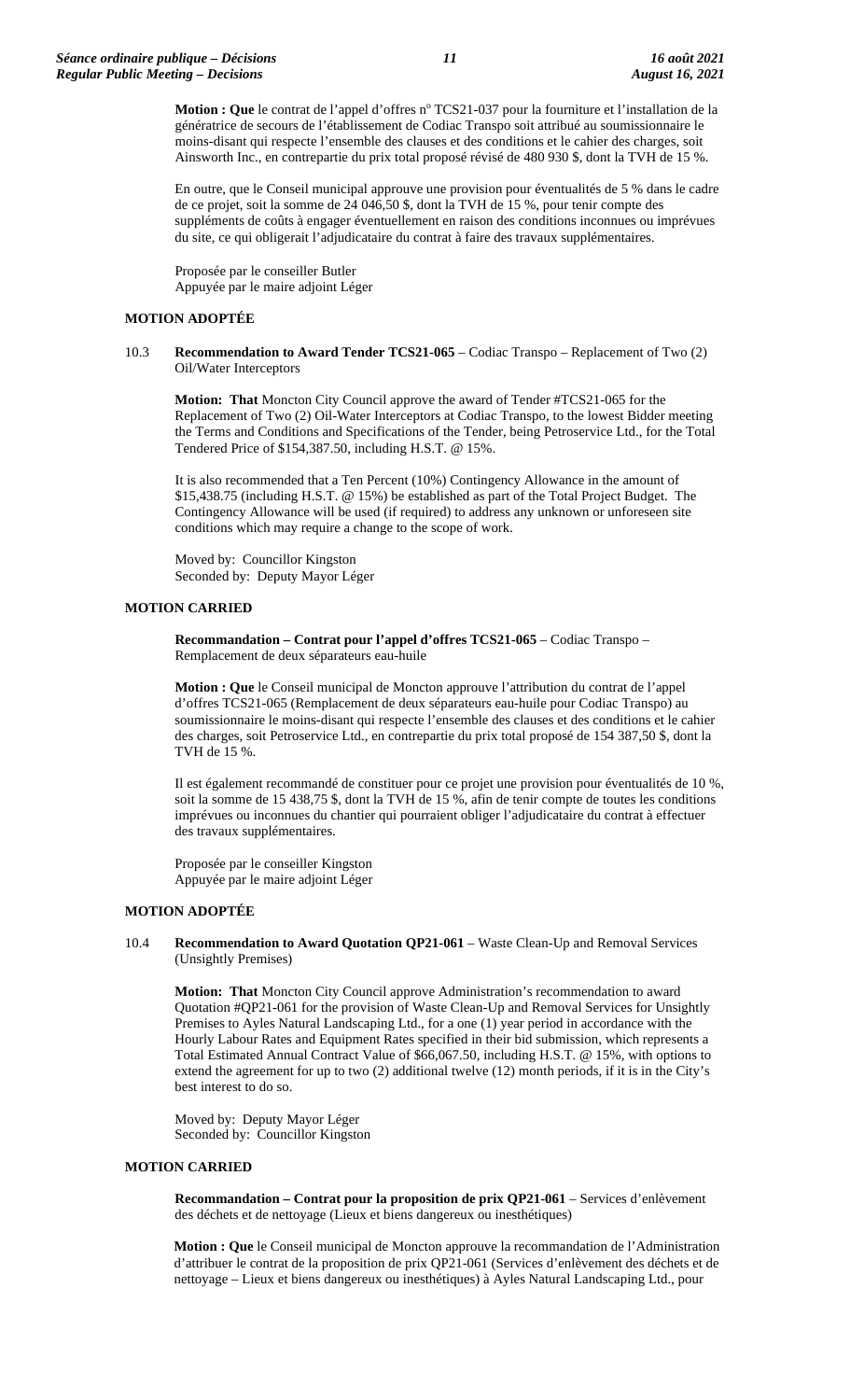une durée d'un an, conformément aux tarifs horaires pour la main-d'œuvre et l'équipement figurant dans la soumission, ce qui représente un contrat dont la valeur totale annuelle est estimée à 66 067,50 \$, dont la TVH de 15 %; ce contrat serait assorti d'une option permettant de le proroger pour au plus deux périodes supplémentaires d'une durée d'un an chacune, si cette prorogation répond aux intérêts supérieurs de la Ville.

Proposée par le maire adjoint Léger Appuyée par le conseiller Kingston

### **MOTION ADOPTÉE**

# **11. READING OF BY-LAWS/ LECTURE D'ARRÊTÉS MUNICIPAUX**

11.1 **A By-Law** in Amendment of the City of Moncton Zoning By-Law, being By-Law Z-220.14 Mountain Rd. and Terris Ave. (amend CZA for drive thru restaurant) – *First Reading (subject to approval of item 7.1)*

#### *First Reading only*

**Arrêté** portant modification de l'Arrêté de zonage de la Ville de Moncton, soit l'arrêté Z-220.14, chemin Mountain et avenue Terris (modification de l'entente conditionnelle sur le zonage pour un restaurant avec service au volant) – *Première lecture (Sous réserve de l'approbation du point 7.1)*

#### *Première lecture*

11.2 **A By-Law** in Amendment of the City ff Moncton Zoning By-Law, being By-Law Z-220.15 – 80 Morton (rezone P1-R3 – Emmanuel Baptist Church) – *First Reading (subject to approval of item 7.2)*

#### *First Reading only*

**Arrêté** portant modification de l'Arrêté de zonage de la Ville de Moncton, soit l'arrêté Z-220.15 – 80, chemin Morton (rezonage de P1 à R3 – Église baptiste Emmanuel) – *Première lecture (Sous réserve de l'approbation du point 7.2)*

#### *Première lecture*

11.3 **A By-Law** in Amendment of a By-Law Relating to the Prevention of Excessive Noises in the City of Moncton, being By-Law H-102.5 – *First Reading (subject to approval of item 9.1)*

#### *First Reading only*

**Arrêté** portant modification de l'Arrêté concernant la prévention des bruits excessifs dans la ville de Moncton, soit l'Arrêté H-102.5 – *Première lecture (Sous réserve de l'approbation du point 9.1)*

#### *Première lecture*

11.4 **A By-Law** in Amendment of a By-Law Relating to the Adoption of the City of Moncton Municipal Plan, being By-Law Z-113.30 – Bulman/Mountain – *Second & Third Readings (subject to approval of item 7.3)*

Moved by: Councillor Butler Seconded by: Councillor Steeves

#### **MOTION CARRIED**

**Arrêté** portant modification de l'Arrêté concernant l'adoption du Plan municipal de la Ville de Moncton, soit l'Arrêté Z-113.30 – Bulman/Mountain – *Deuxième et troisième lectures (Sous réserve de l'approbation du point 7.3)*

Proposée par le conseiller Butler Appuyée par le conseiller Steeves

## **MOTION ADOPTÉE**

11.5 **A By-Law** in Amendment of the City of Moncton Zoning By-Law, being By-Law Z-220.6 – Bulman/Mountain – *Second & Third Readings (subject to approval of item 7.3)*

Moved by: Councillor Butler Seconded by: Councillor Steeves

#### **MOTION CARRIED**